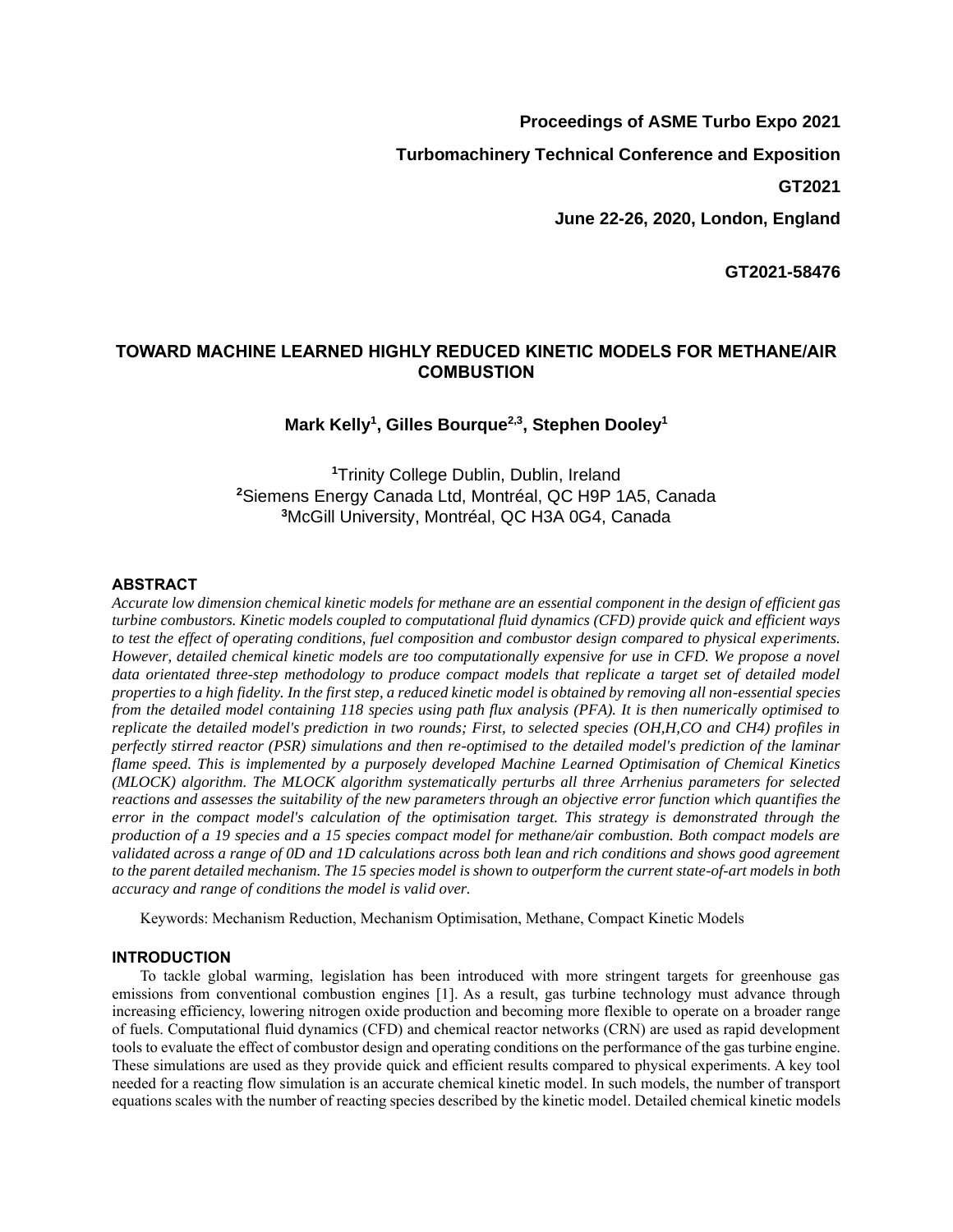describe the actual combustion reaction mechanism at fundamental detail and the consequent combustion phenomena to excellent fidelity. However, using this level of detail with CFR or CRN simulations is computationally prohibitive. To allow for rapid application of multi-dimensional simulations, a much smaller chemical kinetic model is highly desired.

Review of the literature shows that there have been two applications of mechanism optimisation. In the first method, the optimisation is performed on a detailed reaction mechanism through uncertainty quantification and minimisation. As Arrhenius parameters in detailed models are derived from physical experiments or theoretical calculations, they have a sizeable uncertainty associated with their value. When they are used in a chemical kinetic model, the model often fails to reproduce, with acceptable accuracy, the results of other physical experiments. This is to be expected as when the uncertainty of each parameter is combined, the resulting uncertainty associated with the model can be quite substantial [2]. It follows therefore that the optimisation of these rate constants, within their uncertainty range, is required to match the model's calculations with experimental measurements within a desired range of conditions that the mechanism will be valid over. Most works of this type apply variants of the *solution mapping* method originated by Frenklach and Miller [3, 4]. This involves the generation of *response surfaces* for each optimisation target. A model's prediction of the optimisation target is then analytically obtained from the mathematical relation of the response surface instead of performing an actual simulation, which is more costly. This dramatically reduces the computational time, enabling the use of laminar flame speeds as optimisation targets. This approach to parameter estimation has been implemented and modified by various authors, notably by Wang and Sheen in the development of their MUM-PCE method [5-8] and by Turányi [9] who made use of wider and more comprehensive range of direct and indirect experimental measurements as optimisation targets.

The second method of mechanism optimisation, and that of more interest to this work, is the optimisation of reduced model's parameters to produce highly accurate compact kinetic models. Compact models do not contain the necessary number of species in the reaction network to accurately describe the combustion process, i.e. the chemical mechanism is insufficiently described. Consequently, models that use a species reaction network with this limited number of nodes (species) have a poor replication of the target combustion either computed by a detailed model or known from experiment.

Many reduced models in literature make use of analytical relations to remove species from the reaction network(e.g. Quasi-Steady State assumption) , use correction factors that are a function of the specific operating conditions and/or use non-standard reaction rate descriptions to minimise the number of species contained in the model. Although there are benefits to these techniques, their use limits the deployment of the model. Modification of the numerical solver is a non-trivial exercise particularity when using standard industry packages such as Cantera [10], ChemKin [11], STAR-CCM+ [12], ANSYS Fluent [13] etc.

The FAIR [14] principles of data science require the models to be interoperable, meaning they can be readily used in current software infrastructure. Therefore, the aim of this work is to produce compact models that can be easily incorporated into current software infrastructure without modification (*"plug and play"*).

Table 1 shows the current state-of-art methane compact models that meet these requirements. State-of-art is defined regarding accuracy in terms of performance and number of species in the model.

| for their application. |                            |                                                                       |                   |
|------------------------|----------------------------|-----------------------------------------------------------------------|-------------------|
| Authors                | <b>Size</b>                | <b>Optimisation Technique</b>                                         | Parent Mechanism  |
| Lytras et al. $[15]$   | 14 species<br>23 reactions | Not described                                                         | USC Mech II [16]  |
| Leylegian [17]         | 15 species<br>51 reactions | <b>Steepest Descent Method with</b><br><b>Solution Mapping</b>        | USC Mech II [16]  |
| Luca et al. $[18]$     | 16 species<br>72 reactions | N/A                                                                   | GRI 3.0 [19]      |
| This Work              | 15 Species 55<br>Reactions | Machine Learned<br><b>Optimisation of Chemical</b><br><b>Kinetics</b> | NUIG18 17 C3 [20] |

**Table 1.** State-of-art compact methane/air combustion models that require the use of no additional numerical solver subroutines for their application.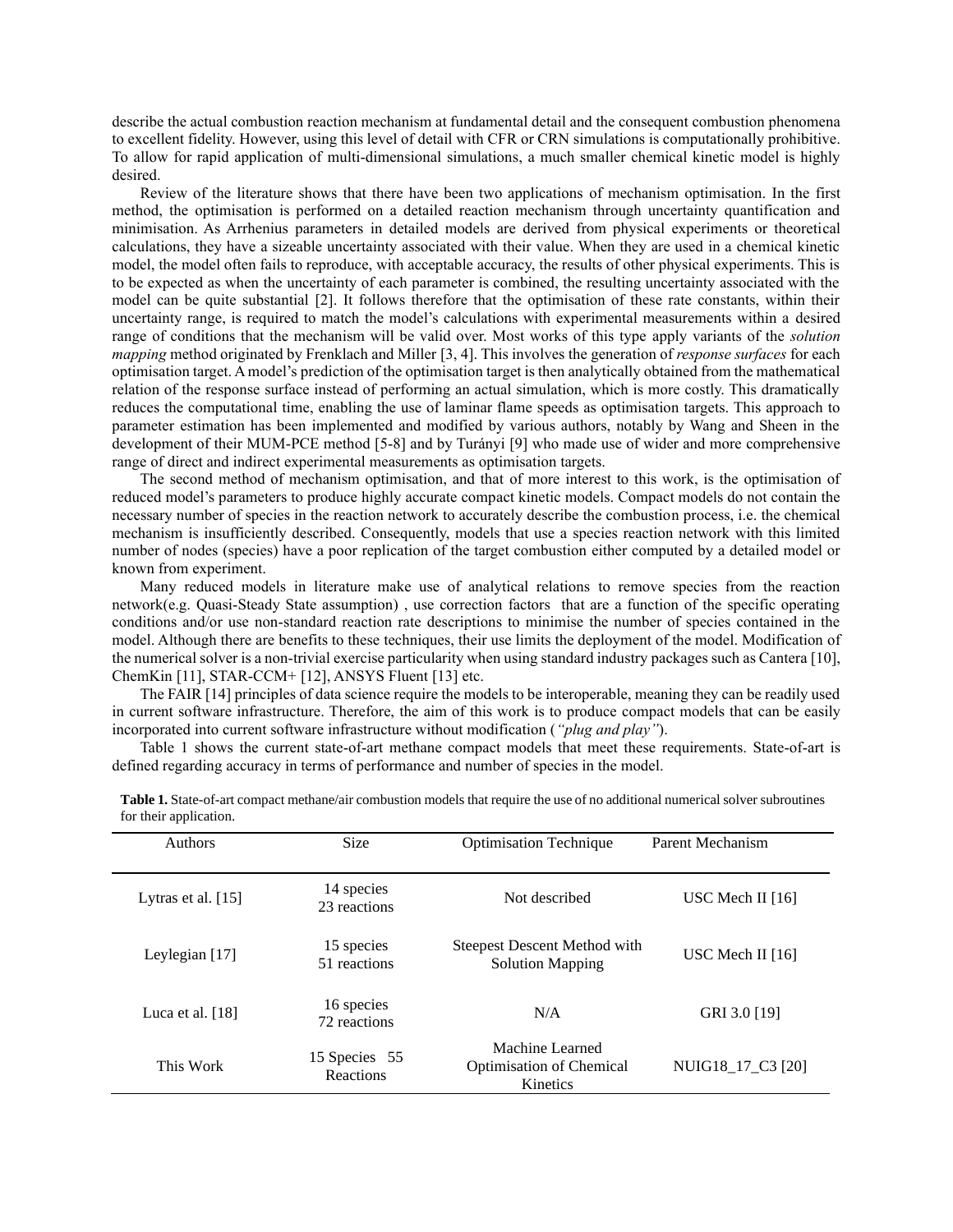In this study we show how a compact model can be obtained first by a careful reduction of the number of species followed by an optimisation performed in a semi-autonomous manner. The compact model will be demonstrated for methane combustion over a wide range of operating conditions.

### **METHODOLOGY**

Compact models comprise four components:

- 1) A virtual reaction network in place of the reaction mechanism. This serves the purpose of providing sufficient degrees of freedom to the compact model such that the reaction flux may be sufficiently regulated between the network nodes (species), to replicate a defined set of combustion properties. The more complex the combustion properties set, over the wider range of conditions, the more complex a reaction network is needed.
- 2) Effective reaction rate constants, analogous to the elementary reaction rate constants, but of no physical reality. These describe the connection between every network node.
- 3) Thermodynamic data for each species. These are used to calculate thermodynamic properties for each species and equilibrium constants for each reaction.
- 4) Transport property data for each species describing species transport. These are used in the solving of the transport/conservation equations.

In our approach, components 1 and 2 are manipulated in a semi-autonomous manner whereas components 3 and 4 are kept at the fundamentally derived values used in the detailed model.

Our state of art in this regard is given by models produced by the *path flux analysis (PFA)* [21] method, which is a physics-based algorithm that simplifies the chemical mechanism by the removal of species that are relatively less important in the grand scheme. However, as species are removed, the fidelity of the calculations of the reduced model gradually deteriorate until a critical point of necessary detail is reached, after which further removal of detail renders the model completely inaccurate even for the most basic phenomenon. This is due to the over-reduction of the mechanism, causing the authentic reaction flux to be severely compromised to the reality. For methane combustion, this threshold occurs at approximately 25-30 species (Figure 11), depending on the range of conditions and phenomena the model is required to be valid over. However, compact models with less than 20 species are required for CFD to be computationally affordable.

In this study, to fix this, effective reaction rate constants of the retained reactions are altered to divert flux through the system such that the model can accurately replicate the parent detailed model's chemistry over a range of operating conditions and reactor geometries. This method implicitly assumes that the *"flux map"* computed by the detailed model chosen, is an accurate representation of the reality. It can be expected that this is the case for well-studied fuels such as methane. However, if not well-known fuels are the subject, the method can be adjusted to use experimentally determined information, or a combination of modelling data with experimental data.

For compact models the original parameters of the detailed model are no longer a fair approximation of the effective reaction flux through a set of species. The task of the optimisation is to adjust these effective reaction rate constant parameters to embody the effective reaction flux through the more limited set of species in the overly reduced model, such that the same behaviors embodied in the detailed model are produced.

Genetic algorithms [22] are the most used method to optimise compact models [23-27]. Although the exact procedure for each genetic algorithm varies, the general approach is similar as follows;

- i. A series of kinetic models are initially generated with different values of the parameters to be optimised.
- ii. From this set, the best performing models are selected as the *fittest*. Another set of models are then generated based on the parameters of the previously found fittest models.
- iii. These are evaluated, and the best performing models selected as the new fittest models.

At each step, random perturbations of the parameters occur to prevent the algorithm from falling into a local minimum. These are called *mutations*. This process repeats until the error on the fittest model is below a predefined threshold. The models are typically evaluated on their ability to replicate flame profiles and ignition delay times of the parent detailed mechanism. The method used in this work shows some similarity to these algorithms.

### **Methane Detailed Mechanism Reduction and Optimisation**

Path flux analysis (PFA) was applied to reduce the NUIG18\_17\_C3 detailed model comprising 118 species to its lowest threshold of size, producing one model with a reaction network comprising 19 species and one with a reaction network comprising 15 species.

 To perform a PFA reduction, a numerical database of time dependent chemical species concentration profiles in a homogenous constant volume reactor up until the point of ignition is required. This is performed using the SENKIN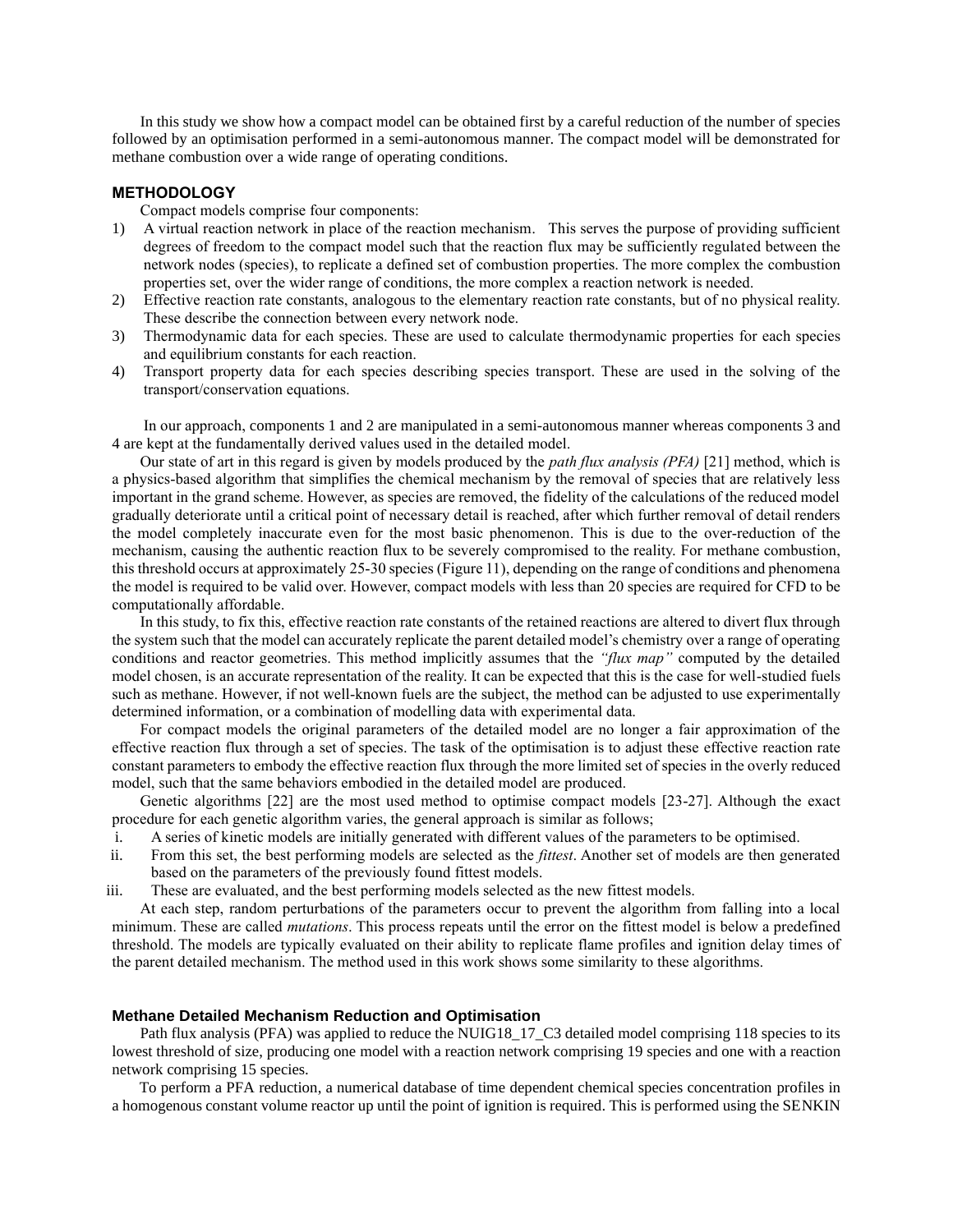[29] programme which defines the point of ignition as the point at which the temperature first exceeds 400 K above the initial temperature. The database is populated with simulations using methane/air mixtures at 1, 10, 20, 30, and 40 atmospheres (atm), 900 – 2000 K and at equivalence ratios 0.5, 1 and 1.5. To examine the extinction phenomenon, a second numerical database populated at conditions of 1, 10, 20, 30 and 40 atm, 300 - 1500 K and equivalence ratios 0.5, 1 and 1.5 is constructed using perfectly stirred reactor (PSR) simulations.

 The resulting 19 and 15 species models (reaction network + effective reaction rate constants + thermodynamic and transport properties) perform poorly against these validation targets as the reaction rate constants are not a sufficient descriptor of the reaction flux through this reaction network. Optimisation was thus performed to improve their fidelity by altering the flow of flux through the system such that it better resembled that of the detailed model over the range of conditions of interest.

To do this, an in-house *Machine Learned Optimisation of Chemical Kinetics (MLOCK)* algorithm has been developed at TCD. This paper reports only the work of *MLOCK ver1* which optimises the effective reaction rate constants of all reactions in the reaction network that show influence on the computation of several optimisation targets, by perturbation of each of the Arrhenius rate constant parameters. All combustion simulations were performed using the Cantera package implemented through python.

### **Machine Learned Optimisation of Chemical Kinetics (MLOCK)**

The MLOCK algorithm is a two-phase optimisation procedure that optimises compact models to replicate the detailed model's behaviours. The algorithm produces and evaluates new models through the generation of new *A*, *n* and *E* Arrhenius rate constant parameters for selected reactions. An optimisation target, in this case specified calculations of the detailed model, is selected to form a series of Objective Error Functions *(OEF),* which evaluates the suitability of the new set of effective reaction rate constants. Figure 1 sumarises the overall optimisation method as a series of steps, split across two phases.

Each phase is composed of several *scans*. These scans search an area of the parameter bound space (effective rate constant magnitude) to assess the suitability of that region in producing accurate models. Initially, a large coarse gridlike scan is performed to generate an approximate representation of the parameter bound space, searching an effective reaction rate constant range of approximately 15 orders of magnitude. Approximately 80,000 discrete models are produced, and their performance evaluated. From this, areas that produce models showing low OEFs are identified. A second scan of (another) 80,000 models is then performed with the search algorithm constrained within narrower bound spaces, centered on regions showing low OEF, identified in the initial scan. This thereby increases the resolution in these regions. From these two initial scans, the best performing model is identified and selected as a *genetic seed*. This procedure is analogous to the *fittest models* approach used in genetic algorithms. Subsequent scans are centered on this genetic seed and focuses the search algorithm in a region of the bound space that can produce a larger number of accurate models and models of improved accuracy.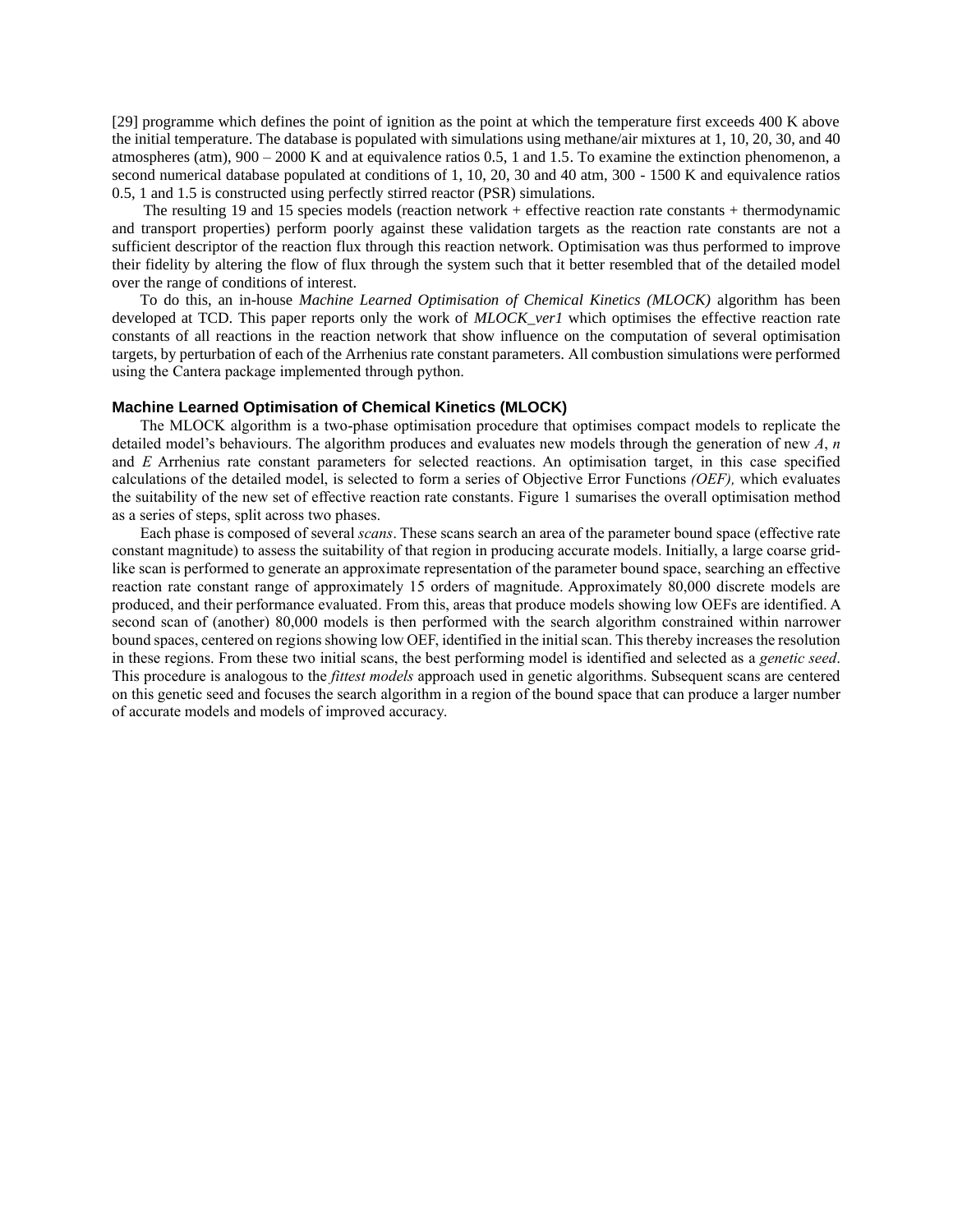

**Figure 1: The two-phased** *MLOCK\_ver1* **optimisation procedure. The range of effective reaction rate constant values searched, and the number of models produced at each step is noted.**

## **MLOCK Phase 1**

The first phase of the MLOCK\_ver1 is optimisation of the compact model to detailed model perfectly stirred reactor (PSR) calculations. A PSR is used as it assumes a perfectly homogeneous mixture, removing any mixing limitations and ensuring the system is kinetically driven. Therefore, if the compact model can replicate the detailed model's PSR response then it can correctly predict the reaction kinetics of the system and other kinetically driven combustion properties. As the performance of a model is evaluated by the OEF, the selection of properties to evaluate and the mathematical form of the OEF is of key importance.

The mole fraction profiles of OH, H, CO and CH<sup>4</sup> were selected as the optimisation targets to comprise the OEF for the first optimisation phase. These species were selected as they are either essential intermediates, contributors to heat release or are indicators for fuel decomposition. The accurate replication of these key species encourages an accurate replication of the relevant kinetics of the detailed model. A PSR simulation is performed using each model and these mole fractions recorded. This is performed at 10 atmospheres (atm); 1000, 1500 and 2000 Kelvin (K) and equivalence ratios 0.7, 0.9, 1, 1.1, 1.4 to capture lean, stoichiometric and rich chemistry at gas turbine relevant pressure and temperature. The OEF is then calculated and the values stored.

As we are mostly interested in the calculation of the species concentrations when the system is kinetically driven, i.e. at times close to ignition, an OEF is needed that prioritises the error in concentrations in this region. This is shown in Equation 1. The first term in this OEF is designed such that errors in concentrations close to the maximum concentrations are weighted more heavily than those far from the peak concentration. This term was used by Turányi et al. to evaluate the error in species concentrations during model reduction [30]. As the intermediates OH, H and CO experience a peak in concentration at time of ignition, they are included in this term. However, as fuel, CH<sup>4</sup> always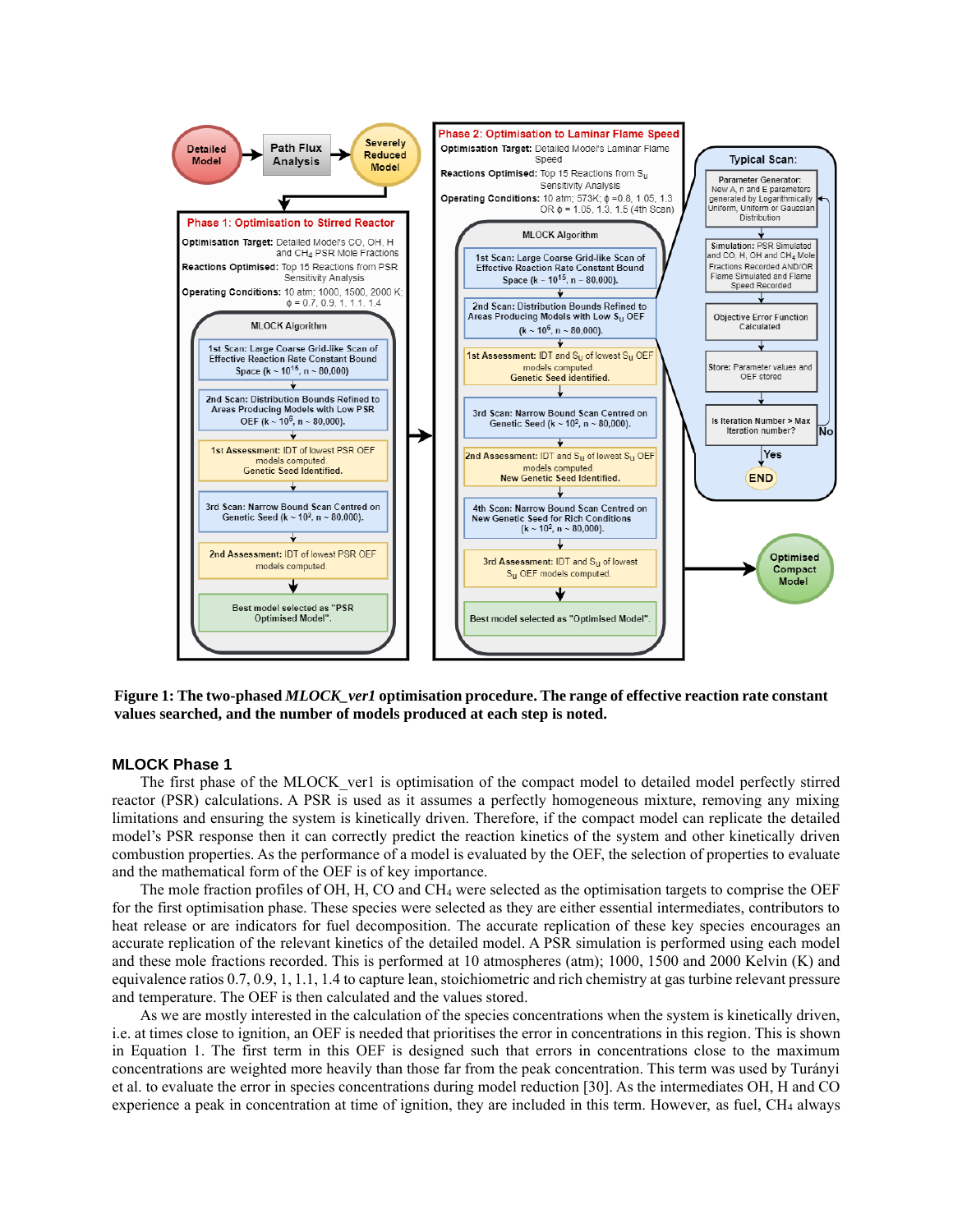has a maximum concentration at the start of the simulation (t=0) this term does not provide a suitable evaluation of its error. Therefore, the error in CH<sub>4</sub> concentration is evaluated by a simple squared error.

$$
PSR \text{ } OEF = \frac{1}{N_j N_k} \sum_{k} \sum_{j} \left\{ \left[ \sum_{i} w_i \left( 2 \frac{|X_{i,k}^{red}(t_j) - X_{i,k}^{det}(t_j)|}{X_{i,k}^{det}(t_j) + \max(X_{i,k}^{det})} \right) \right] + \right\}
$$
(1)

Where,  $X_{i,k}$  refers to the mole fraction of species *i* (OH, H, CO) at the  $k^{\text{th}}$  set of temperature, pressure and equivalence ratio conditions.  $N_k$  and  $N_j$  respectively refer to the total number of operating conditions and time points that are included in the evaluation.  $N_k$  and  $N_j$  equal fifteen and three thousand respectively in this work. The weighting term, *w* is used to assign a greater importance to the error of certain species if desired. However, in the current study this is kept at unity. Figure 2 shows the suitability of this OEF as an indicator for ignition delay time, an important combustion property that is commonly used to evaluate the performance of a model in reproducing the kinetics of a detailed model. This shows the importance of the accurate replication of these PSR profiles. **MLOCK Phase 2**

## Following optimisation to the detailed model's PSR response, the best performing model is identified and subsequently optimised to the detailed model's calculations of the laminar flame speed. Following Figure 1, Phase 2 is similar to Phase 1 up until the 2<sup>nd</sup> Assessment step. However, subsequent to this second assessment step, a fourth scan is performed with a new genetic seed found from the third scan.

In the first three scans the laminar flame speed was evaluated at 10 atm, an unburned gas temperature of 573 K and (fuel/air) equivalence ratios 0.8, 1.05 and 1.3 to account for both lean and rich behaviours. It was found that numerous models were produced that could accurately replicate the laminar flame speed at lean conditions, however their performance at rich conditions varied. This necessitated a fourth scan that optimised the model to rich conditions exclusively, i.e. at equivalence ratios 1.05, 1.3 and 1.5.



Perfectly Stirred Reactor Objective Error Function (PSR OEF) **Figure 2: Ignition delay time fidelity versus perfectly stirred reactor objective error function (PSR OEF) for one thousand iterations of the 19 species methane reaction networks as produced by MLOCK\_ver1 Phase 1.** 

The objective error function used in Phase 2, the  $S_u$  OEF, is shown in Equation 2 below. As the error in each flame speed measurement is of equal importance, a simple relative error is used.

$$
S_u \tCEF = \frac{1}{N_P} \sum_p \left( \frac{|S_{u,p}^{red} - S_{u,p}^{det}|}{S_{u,p}^{det}} \right) \tag{2}
$$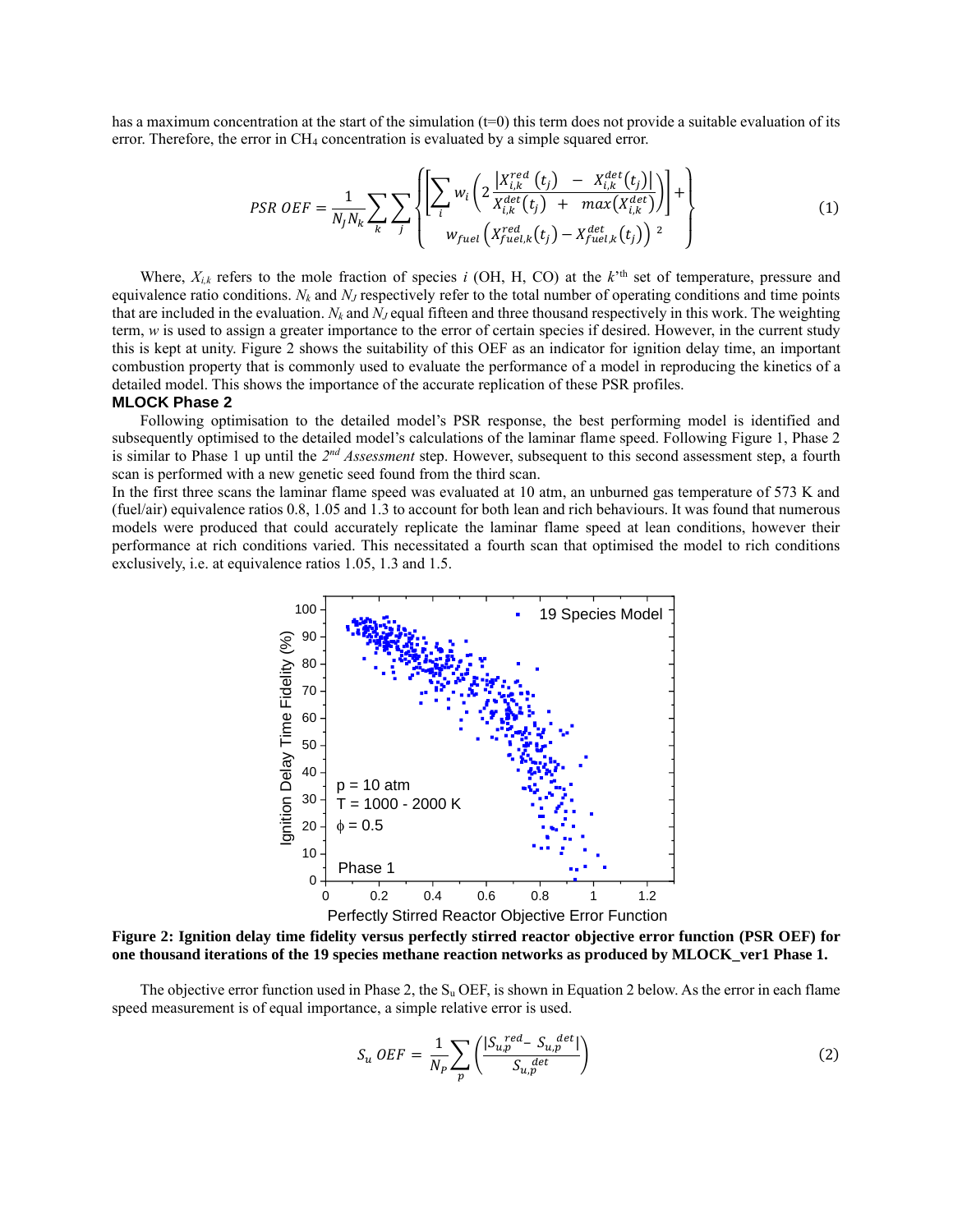Where  $S_{u,k}$  is the laminar flame speed at the p<sup>'th</sup> condition set of temperature, pressure and equivalence ratio, and  $N_P$  is the number of conditions, which in the current study equals three. The best performing model resulting from this second phase of optimisation is identified as the optimised model.

### **RESULTS AND DISCUSSION**

The optimisation methodology proposed is demonstrated by producing compact models constructed on reaction networks comprising 19 species and 15 species for methane/air combustion. These optimised models are referred to as 19sOp and 15sOp hereinafter. The models can be found at the TCD Energy Research webpage [31]. Both models have been exposed to only the simulations, and at conditions, presented in Figure 1. The validity of each model therefore is tested at a range of zero-dimensional (0D) and one-dimensional (1D) configurations that expand outside of this range.

To quantify the performance of each model, a Fidelity Index is defined as a simple sum of the relative errors of each point in the data set, as shown in Equation 3.

$$
Fidelity (%) = \frac{100}{N} \sum_{k} \left( 1 - \frac{\left| X_k^{compact} - X_k^{detailed} \right|}{X_k^{detailed}} \right) \tag{3}
$$

where  $X_k$  is the IDT or laminar flame speed at the n<sup>th</sup> set of pressure, temperature and equivalence ratio conditions and *N* is the number of conditions included.

### **Zero-Dimensional Simulations**

Simulations that use a 0D reactor, assume the mixture to be homogenous, thereby eliminating the effect of species transport and diffusion. These simulations are used as validation tests to assess the ability of the compact models in replicating the reaction kinetics and thermochemical behaviours of the detailed model. These validation checks include; PSR profiles of important species, evolved PSR temperatures, adiabatic flame temperatures and ignition delay times.

PSR simulations are used as development tools by gas turbine engineers. The primary zone of a combustor can be approximated and simulated as many interconnected PSRs in chemical reactor network (CRN) techniques [32, 33]. Therefore, it is important for the compact model to accurately reproduce PSR profiles, particularly the evolved temperature and species concentrations. The optimisation process greatly improved both model's replication of the detailed model's PSR response, as expected. PSR simulations were performed across the range of conditions as shown in Table 2. For the sake of brevity only selected conditions are presented here to serve as representative of the typical performance of the models. Figure 3 shows the temperature of a PSR as a function of residence time for a stoichiometric methane/air mixture at 10 atm and 1500 K using detailed and both compact models. The 19sOp replicates the detailed model's temperature perfectly with 15sOp showing a slight discrepancy in predicting the extinction residence time. 15sOp predicts that the minimum residence time to ensure ignition at this set of conditions is 0.1 ms, whereas the detailed model predicts this to be 0.14 ms. Figure 4 shows the burned gas temperatures of a PSR using the detailed and compact models as a function of equivalence ratio. The PSR here has a residence time of 1 ms and an inlet temperature of 1500 K. Both compact models replicate the temperatures excellently with the average deviation between the detailed model and the 15sOp model of 0.05 percent.

| Table 2. Range of validation conditions.                                      |                |                   |                   |  |  |  |  |
|-------------------------------------------------------------------------------|----------------|-------------------|-------------------|--|--|--|--|
| <b>Validation Property</b>                                                    | Pressure (atm) | Equivalence Ratio | Temperature $(K)$ |  |  |  |  |
|                                                                               |                |                   |                   |  |  |  |  |
| Ignition Delay Time<br>(IDT)                                                  | $1 - 40$       | 0.5, 1, 1.5       | $1100 - 2000$     |  |  |  |  |
| Laminar Flame Speed $(S_u)$                                                   | $1 - 40$       | $0.4 - 1.5$       | $473 - 673$       |  |  |  |  |
| Perfectly Stirred Reactor<br><b>Profiles</b><br>(OH, H, CO, CH <sub>4</sub> ) | 10             | $0.7 - 1.4$       | $1000 - 2000$     |  |  |  |  |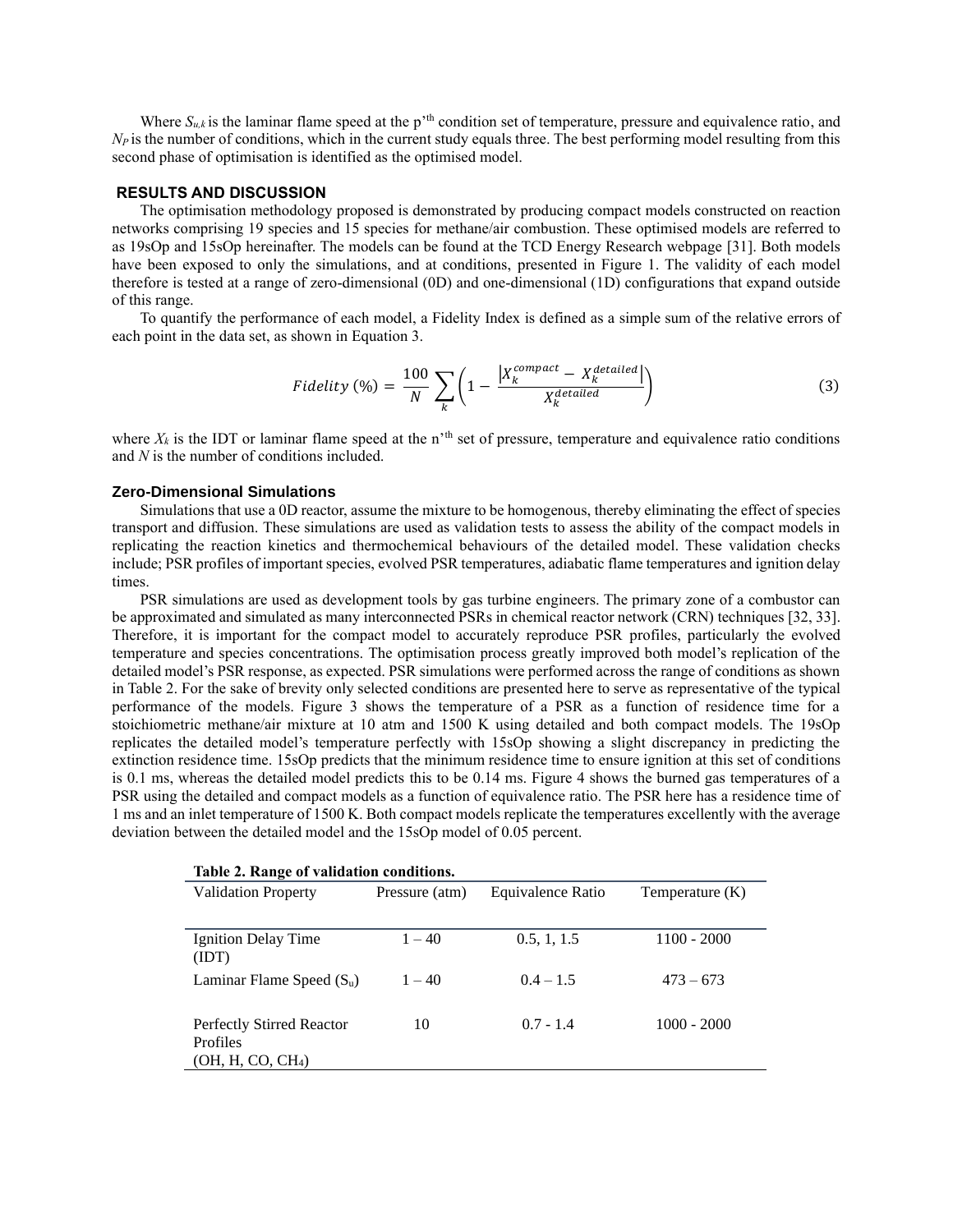

**Figure 3: PSR temperature as a function of residence time at 1500 K, 10 atm for stoichiometric methane/air as calculated by the detailed (solid), 19sOp (dash) and 15sOp (dot) models.**



**Figure 4: PSR temperature with residence time of 1 ms and an initial temperature of 1500 K as a function of methane/air equivalence ratio as predicted by the detailed (solid), 19sOp (dash) and 15sOp (dot) models.**

The 19sOp has an excellent replication of PSR mole fraction profiles across all conditions. Although 15sOp tends to predict well the peak species mole fractions, there is a time resolution error that varies as a function of operating condition. The performance of 15sOp is notably poorer than the 19sOp model for low temperature rich mixtures. This is likely due to the removal of ethane  $(C_2H_6)$  and methoxy (CH<sub>3</sub>O) from the system which are both important in capturing methyl recombination and decomposition chemistry respectively at low temperature and rich methane mixtures.

Figure 5 shows the PSR profiles of key species at a representative set of operating conditions to illustrate the typical performance of each model. It can be seen that 15sOp has a time resolution error that scales with ignition delay time error, however its calculation of the magnitudes of key species is relatively accurate, as shown in Figure 6.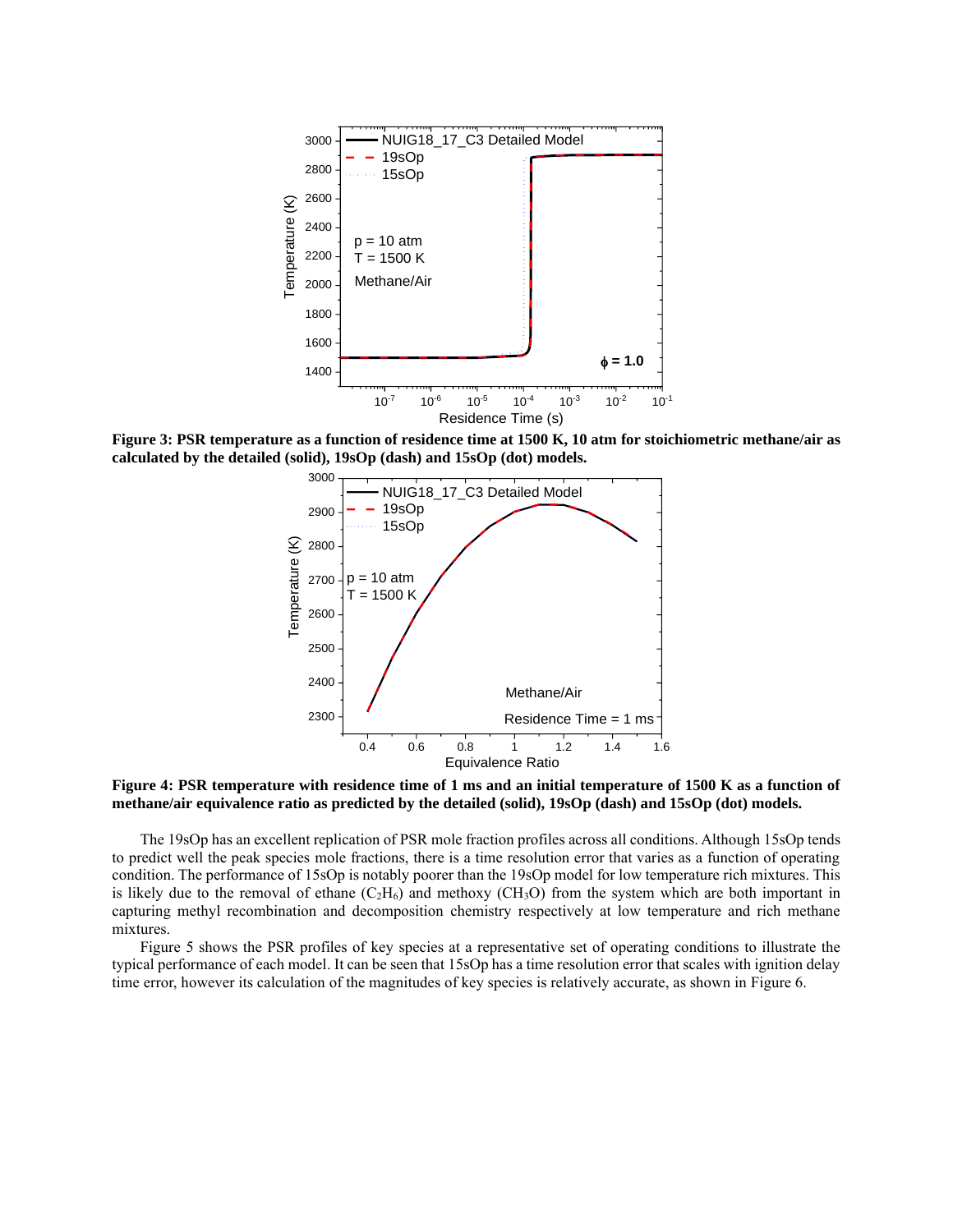

**Figure 5: Perfectly stirred reactor mole fraction profiles of important species at 10 atm, 1500 K for stoichiometric methane/air using the detailed (solid), 19sOp (dash) and 15sOp (dot) models.**

Ignition delay time (IDT) is a kinetically driven phenomenon that is used to examine the reactivity of the fuel mixture at a set of conditions. This is commonly used as a validation test to analyse the performance of a chemical kinetic model. The IDT in this case was defined as the time point at which the derivative of temperature with respect to time was a maximum. This was performed using the detailed and both compact models at the range of conditions shown in Table 2. The performance of the models is shown in Figure 7. 19sOp predicts ignition delay times within 95 percent of the detailed model across this range of conditions. 15sOp also has a good fidelity (75 percent), with the performance worsening at low temperatures, for the reasons described earlier, reducing the overall fidelity. Although the models were only optimised at 10 atm, the models can predict the ignition delay times to a similar degree of accuracy up to 40 atm, however the accuracy decreases when reduced to atmospheric pressure. To increase the performance at lower pressures, the PSR OEF could be altered to include atmospheric conditions as optimisation targets.

## **One-Dimensional Simulations**

In 1D simulations, the effect of species transport is accounted for. This added level of complexity significantly increases the computational time to solve. The laminar flame speed is an intrinsic characteristic of the fuel. As such, it plays a key role in understanding both the kinetics and diffusivity of the fuel mixture and how the two phenomena interact. Hence, it is widely used as a development tool and as a performance test for chemical kinetic models.

The premixed laminar flame speed was computed at 1, 10, 20, 30 and 40 atm, unburned gas temperatures 473, 573 and 673 K and equivalence ratios 0.4 to 1.5 at 0.1 intervals. Both models have good replication of the laminar flame speed predictions of the detailed model as shown in Figure 8. 19sOp replicates the detailed model to over 95% at the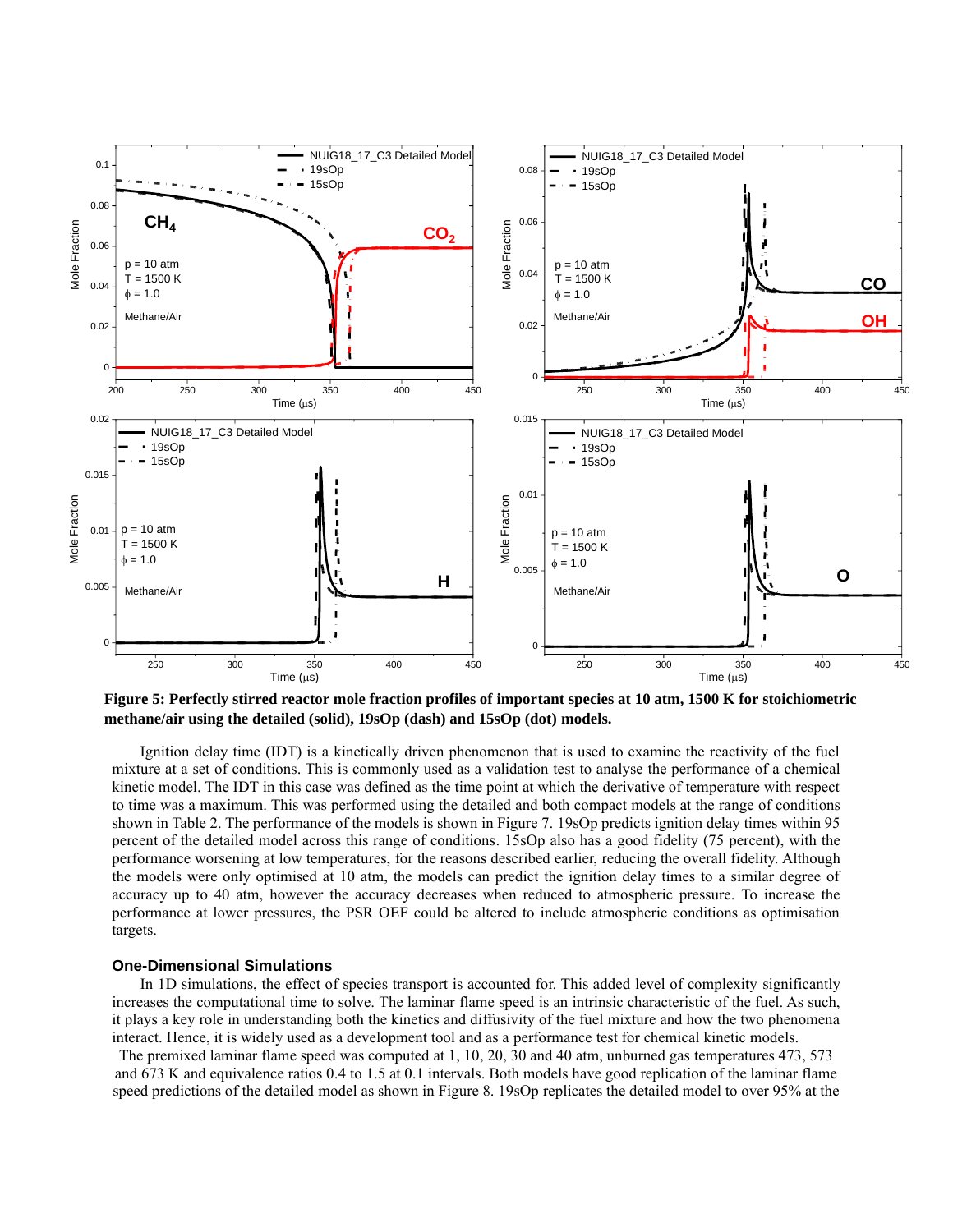set of operating conditions shown. 15sOp replicates the detailed model to over 92%, with an over prediction by approximately 10% at slightly rich mixtures. Although 15sOp was only optimised to laminar flame speeds at



**Figure 6: Performance of 19sOp (solid) and 15sOp (dot) in predicting maximum mole fraction of important**  intermediate species in a PSR for methane/air at 10 atm, 1500 K and  $\phi = 1$ .



**Figure 7: Ignition delay times of the detailed (line), 19sOp (triangle) and 15sOp (square) models at 10 and 40 atm for lean, stoichiometric, and rich methane/air mixtures.**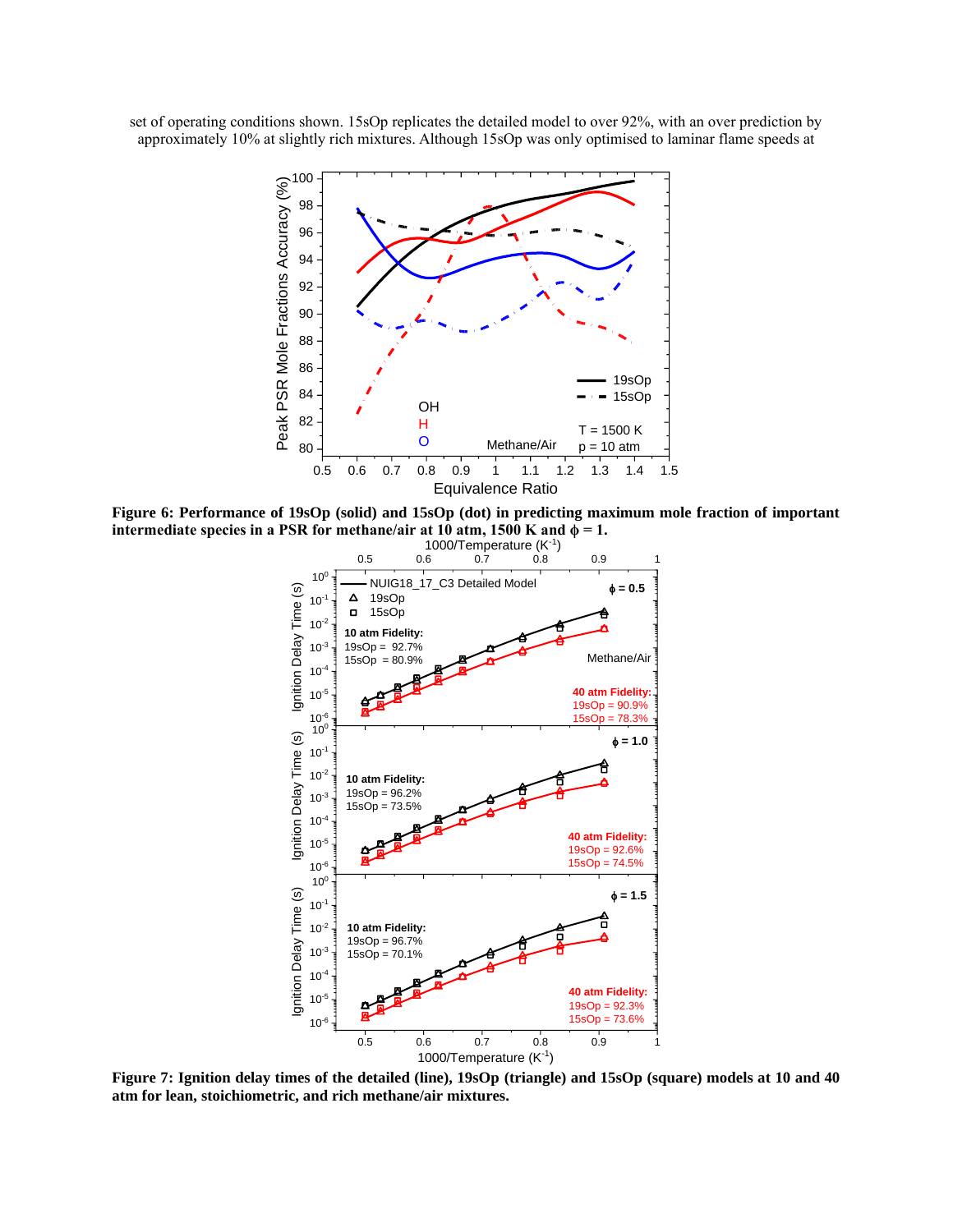10 atm and with an unburned gas temperature of 573K, it can predict flame speeds at higher and lower temperatures to a similar accuracy. 19sOp can predict flames speeds up to 40 atm with a similarly good accuracy as at 10 atm, however, 15sOp becomes less accurate as the pressure is changed from 10 atm. Figure 9 shows the laminar flame speed of the detailed, 19sOp and 15sOp models at lean and stoichiometric methane/air mixtures as a function of pressure. Both models' performance decreases as the pressure is reduced to atmospheric. To increase the accuracy of the models at these pressures, an atmospheric condition must be included as an optimisation target.



**Figure 8: Laminar flame speed as a function of equivalence ratio for methane/air using the detailed (line), 19sOp (triangle) and 15sOp (square) models at 10 atm for varying unburned gas temperatures.**



**Figure 9: Laminar flame speed as a function of pressure for stoichiometric and lean methane/air mixtures using the detailed (line), 19sOp (triangle) and 15sOp (square) models.**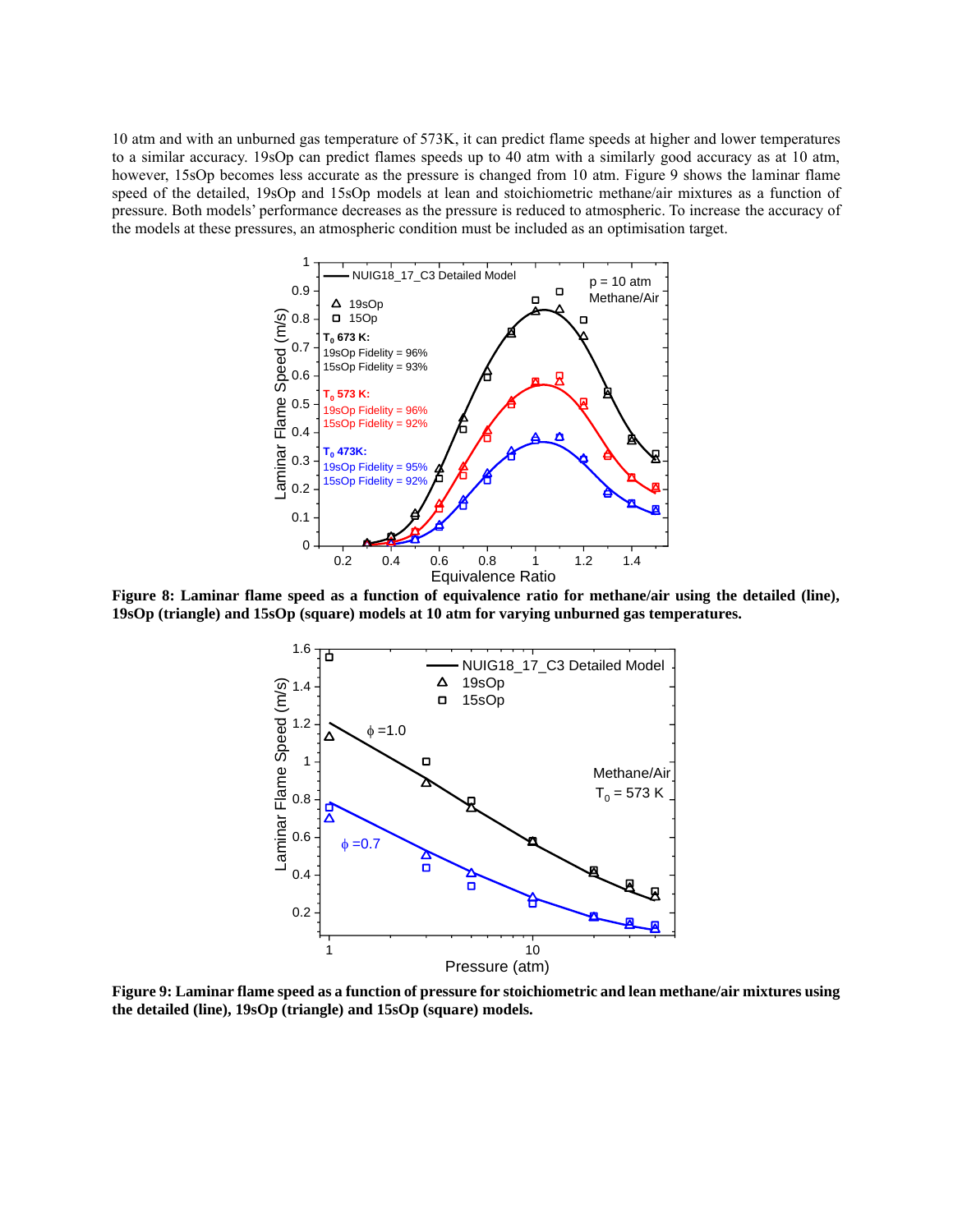

**Figure 10: Flame structure of a stoichiometric methane/air laminar premixed flame at 10 atm with an unburned gas temperature of 573 K using the detailed (solid), 19sOp (dash) and 15sOp (dot) models.**

The mole fractions of several important species in a premixed laminar flame calculated by the detailed and compact models are shown in Figure 10. 19sOp has a good replication of the detailed model's flame structure across a wide range of conditions. The model predicts well the peak concentrations of many important species. 15sOp too has a good replication of many major species however it tends to under predict the peak concentration. Both models also replicate the temperature in the flame well.

 The computational time to solve a 1D flame using 19sOp and 15sOp is 1.3% and 0.9% of the time it takes the detailed model. This is a speed up factor of 79 and 106 respectively.

 In the production of the 19 and 15 species models by PFA, the detailed model was reduced with increasingly higher thresholds, producing a series of reduced models of various sizes ranging from 42 to 15 species. The ignition delay time at lean conditions and laminar flame speed were calculated using each of these models and their fidelities calculated. The results are shown in Figure 11. It is shown that the performance of the model begins to worsen considerably when the number of species drops below 30. This is evidence of the threshold of necessary detail described earlier. The figure shows that the ignition delay time fidelity of the 15 and 19 species models are increased through the optimisation procedure from 60% to 86% for the 15 species model and 72% to 95% for the 19 species model over the range of conditions noted. The laminar flame speed fidelities are similarly improved from 65% to 83% for the 15 species model and 77% to 96% for the 19 species model.

#### **Comparison to State-of-Art**

Table 3 compares 19sOp and 15sOp with models of broadly equivalent sizes available in literature across a wide range of gas turbine relevant conditions as defined by Table 2, all for methane/air. The 21 species DRM19 and 24 species DRM22 [34] models are included for familiarity as they are well-known and well performing historical benchmarks. As shown in Table 2, 15sOp outperforms the state-of-art models in terms of both 0D and 1D combustion phenomena. It is important to note that only the DRM models and those of the current work are created for the purpose of describing a broad range of conditions. The models of Luca et al. and Lytras et al. were constructed to be accurate for a flame at atmospheric pressure and so as expected these models perform badly versus 0D validation targets and at elevated pressures.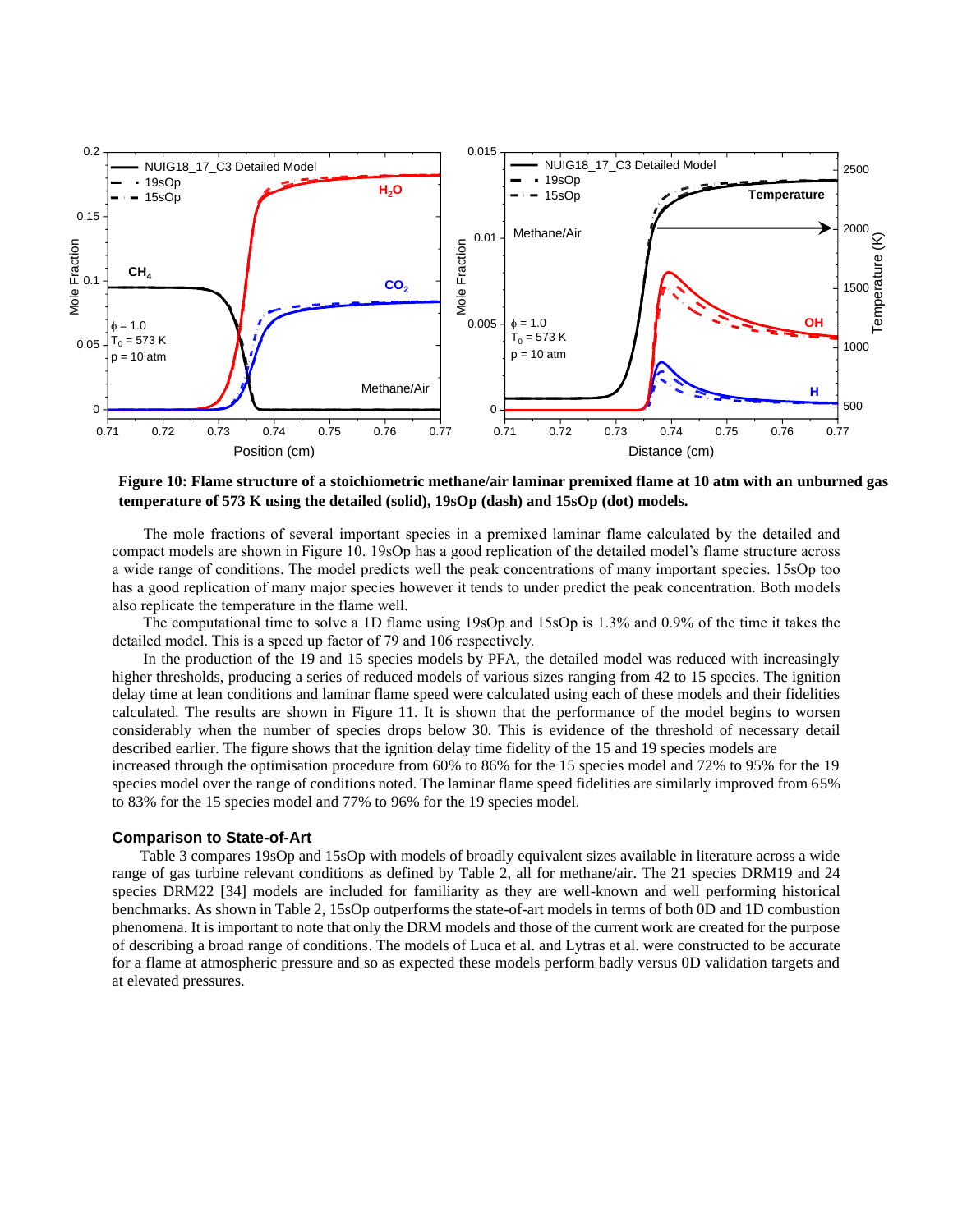

**Figure 11: The effect of the number of species in the model on ignition delay time (black) and flame speed (red) fidelity. Fidelity of compact models produced in this work shown (star).**

| Author                   | No. of Species | <b>IDT</b> Fidelity | $S_{\rm u}$ Fidelity | <b>PSR</b> Fidelity | Parent Mechanism   |
|--------------------------|----------------|---------------------|----------------------|---------------------|--------------------|
| Lytras                   | 14             | 18.6%               | 65.4%                | 32.2%               | <b>USC</b> Mech II |
| Leylegian                | 15             | 39.3%               | 83.6%                | 40.8%               | <b>USC</b> Mech II |
| Luca                     | 16             | $0\%$               | 65.4%                | 5.5%                | <b>GRI 3.0</b>     |
| This Work<br>" $15sOp$ " | 15             | 75.0%               | 83.4%                | 92.1%               | NUIG18 17 C3       |
| Frenklach DRM19          | 21             | 91.5 %              | 94.3%                | 96.2%               | <b>GRI 1.2</b>     |
| Frenklach DRM22          | 24             | 98.1%               | 94.5%                | 98.0%               | <b>GRI 1.2</b>     |
| Lytras                   | 22             | 23.1%               | 85.4%                | 36.3%               | <b>USC</b> Mech II |
| This Work<br>"19sOp"     | 19             | 93.6%               | 94.9%                | 95.6%               | NUIG18 17 C3       |

**Table 3. Performance of state-of-art compact methane/air combustion models.**

Due to the relatively poorer performance of 15sOp at atmospheric conditions (74%), the overall flame speed fidelity of 15sOp is similar to that of the model created by Leylegian. However, 15sOp considerably outperforms the model of Leylegian's at 0D conditions.

19sOp performs similarly or better than other models in literature that contain more species across the range of 0D and 1D targets.

### **CONCLUSION**

A novel three-step methodology to produce highly reduced and optimised "compact" kinetic models for methane combustion was proposed and demonstrated. The methodology emphasizes the capability of modern computing facilities to perform large numbers of simulations quickly. It relies on this capability to learn discreet combinations of numerical terms that will result in an accurate replication of complex combustion phenomena. Though much is known about the fundamentals of methane combustion, this methodology explicitly limits the use of this information for the purpose of advancing the development of fully automated machine learning protocols that can create minimally-sized, yet accurate, combustion kinetic models in an automated manner.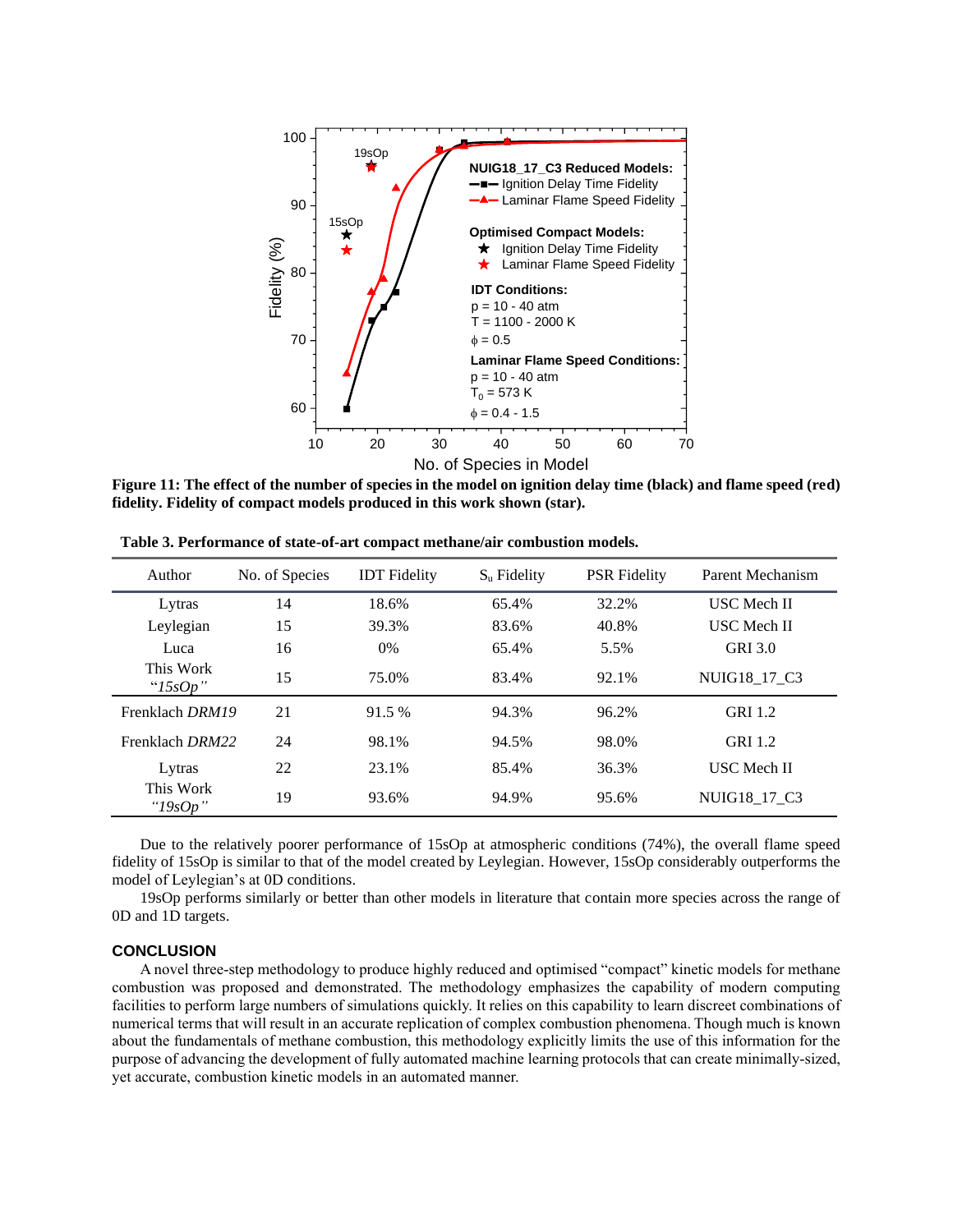To describe methane combustion, two minimally detailed reaction networks of 19 and 15 species were first created. The "effective" reaction rate constants describing the chemical reactions of these models were then optimised using the TCD in-house MLOCK algorithm. In this study, only the Arrhenius *A*, *n* and *E* rate constant parameters were optimised. The first target of optimisation is the OH, H, CO and CH<sup>4</sup> profiles computed by the parent detailed model in PSR simulations. The second optimisation target is the laminar flame speed calculations of the detailed model. To find the optimum set of new Arrhenius parameters for each optimisation phase, coarse grid-like scans were performed to initially parametrize the rate constant bound space. From this, areas of the bound space which produce well performing models were identified and further resolved by higher resolution scans. From the scans a "genetic seed" was selected and used to direct the search algorithm to promising bound space regions to improve the efficiency and effectiveness of the entire procedure.

The best performing models created by this process are labelled "19sOp" and "15sOp". Each is then tested against a broader range of unseen gas turbine relevant performance targets.

It is found that both 15sOp and 19sOp models perform well against all 0D and 1D validation targets. 19sOp outperforms 15sOp as expected, due to the greater number of species and therefore greater level of information and degrees of freedom contained in this reaction network. Although the models perform best at operating conditions at which they were optimised, they also perform well at conditions outside the optimisation conditions. However, the performance decreases as the pressure is reduced to atmospheric. To improve the model's performance here, an atmospheric condition could be included in the objective error function which automatically selects the best performing models.

 15sOp was shown to outperform the current state-of-art models in terms of 0D and 1D validation tests across the large range of conditions of interest. The larger 19sOp was also shown to outperform models of similar size from the literature, even those that contain more species. Therefore, if one can afford to use a reduced model with 20-25 species, 19sOp offers ~10% greater accuracy than 15sOp. Both models offer considerable efficiency savings relative to the use of the detailed model. 15sOp and 19sOp respectively result in a speed-up factor of 79 and 106, for fidelities of 93- 98% and 75-91% relative to the detailed model (100%) in the simulation of a broad range of 0D and 1D methane combustion behaviours.

### **ACKNOWLEDGEMENTS**

The research reported in this publication was support by funding from Siemens Canada Limited and the Sustainable Energy and Fuel Efficiency (SEFE) Spoke of MaREI, the SFI Centre for Energy, Climate and Marine Research (16/SP/3829). Calculations were performed on the Boyle cluster maintained by the Trinity Centre for High Performance Computing.

### **REFERENCES**

[1] Directive (EU) 2015/2193 of the European Parliament and of the Council of 25 November 2015 on the limitation of emissions of certain pollutants into the air from medium combustion plants.

[2] Durocher A, Versailles P, Bourque G, Bergthorson JM. Impact of Kinetic Uncertainties on Accurate Prediction of NO Concentrations in Premixed Alkane-Air Flames. Combustion Science and Technology. 2020;192:959-85.

[3] Miller D, Frenklach M. Sensitivity analysis and parameter estimation in dynamic modeling of chemical kinetics. International Journal of Chemical Kinetics. 1983;15:677-96.

[4] Frenklach M. Systematic optimization of a detailed kinetic model using a methane ignition example. Combustion and Flame. 1984;58:69-72.

[5] Qin Z, Lissianski VV, Yang H, Gardiner WC, Davis SG, Wang H. Combustion chemistry of propane: A case study of detailed reaction mechanism optimization. Proceedings of the Combustion Institute. 2000;28:1663-9. [6] Davis SG, Joshi AV, Wang H, Egolfopoulos F. An optimized kinetic model of H2/CO combustion. Proceedings of the Combustion Institute. 2005;30:1283-92.

[7] Sheen DA, You X, Wang H, Løvås T. Spectral uncertainty quantification, propagation and optimization of a detailed kinetic model for ethylene combustion. Proceedings of the Combustion Institute. 2009;32:535-42. [8] Sheen DA, Wang H. The method of uncertainty quantification and minimization using polynomial chaos

expansions. Combustion and Flame. 2011;158:2358-74.

[9] Turányi T, Nagy T, Zsély IG, Cserháti M, Varga T, Szabó BT, et al. Determination of rate parameters based on both direct and indirect measurements. International Journal of Chemical Kinetics. 2012;44:284-302.

[10] David G. Goodwin RLS, Harry K. Moffat, and Bryan W. Weber. Cantera: An object-oriented software toolkit for chemical kinetics, thermodynamics, and transport processes. 2.4.0 ed2018.

[11] Design R. CHEMKIN-PRO 15112. San Diego, 2011.